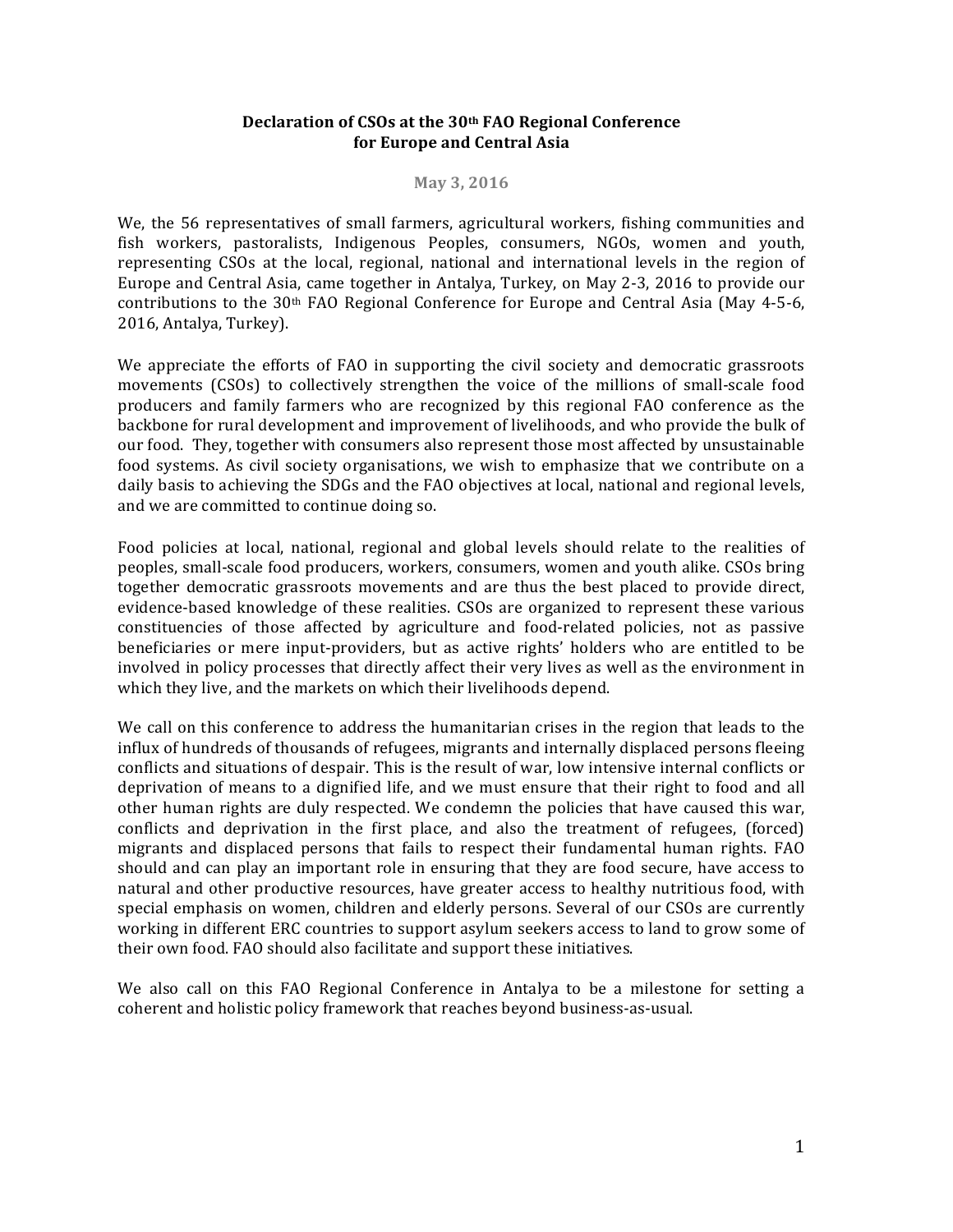The only way to overcome poverty and malnutrition and ensure food security is through a human rights' based approach that respects nature. Current international trade policies have failed dismally. However they still largely shape our food policies, despite continuous violations of human rights, persistent food and nutrition insecurity, and their dramatic consequences on our Planet. The only way to overcome this is through a new policy framework based on human rights and food sovereignty. Our current food system is socially, ecologically and economically unsustainable. We need an urgent and profound transformation of our food systems to ensure a sustainable future for people and nature in all the countries of our region. FAO has an important role to play at regional and national level to ensure these aspects are fully implemented.

The current food system is unfair and patriarchal, so for us, it is a critical priority to develop gender sensitive policies that promote women's empowerment and gender equality, ensure a fair share of the benefits of our work, guarantee access to natural resources and means of production, and the access to decision-making spaces. It is necessary to recognize and value the role that women play in food sovereignty and nutrition. The traditional knowledge and (unpaid) daily work of women continues to ensure the protection of territories and biodiversity today as in the past. To move forward with this agenda, we highlight the importance of proposals made by the women's movement and the feminist economy, in which the sustainability of life is a central issue for the development of a sustainable future.

We therefore declare that the following priorities should duly be taken into account:

# **1. AGROECOLOGY**

We appreciate that FAO recognizes our agroecological knowledge and practices. These are essential in meeting diverse goals such as in reducing rural poverty, eradicating hunger and malnutrition, achieving sustainable agriculture and development, fighting climate change, creating decent work for youth, reducing dependence on external agro-chemicals, increasing involvement of local communities and Indigenous Peoples, especially at community level for soils, water, biodiversity conservation and women's knowledge of seed-saving and exchange.

Agroecology is, however, still far from being fully acknowledged by the FAO and Member States as the alternative to unsustainable food systems. This is often aggravated by lack of meaningful consultation with and participation of our constituencies. Our governments have been contradictory in their actions by actively promoting and sponsoring the destructive industrial agriculture model, in spite of the important body of scientific evidence that it makes a significant contribution to climate change; they have also allowed the grabbing and destruction of land, water, fish stocks and other natural resources by corporations and sovereign funds, as well as the destruction of our constituencies' livelihoods.

# 2. ACCESS TO LAND, WATER, SEEDS, FISH STOCKS AND FORESTS

All over the world, people's access to the natural resources on which they depend for their livelihoods and ways of life is being ring-fenced by (trans)national capital and state predation. This is equally true for the ECA region, where land and water grabbing, regressive laws on seeds and genetic resources, deforestation and the erosion of biodiversity and failure to manage fish stocks, create an adverse environment for the region's small-scale food producers, fishers and rural peoples. These developments run counter to the vision put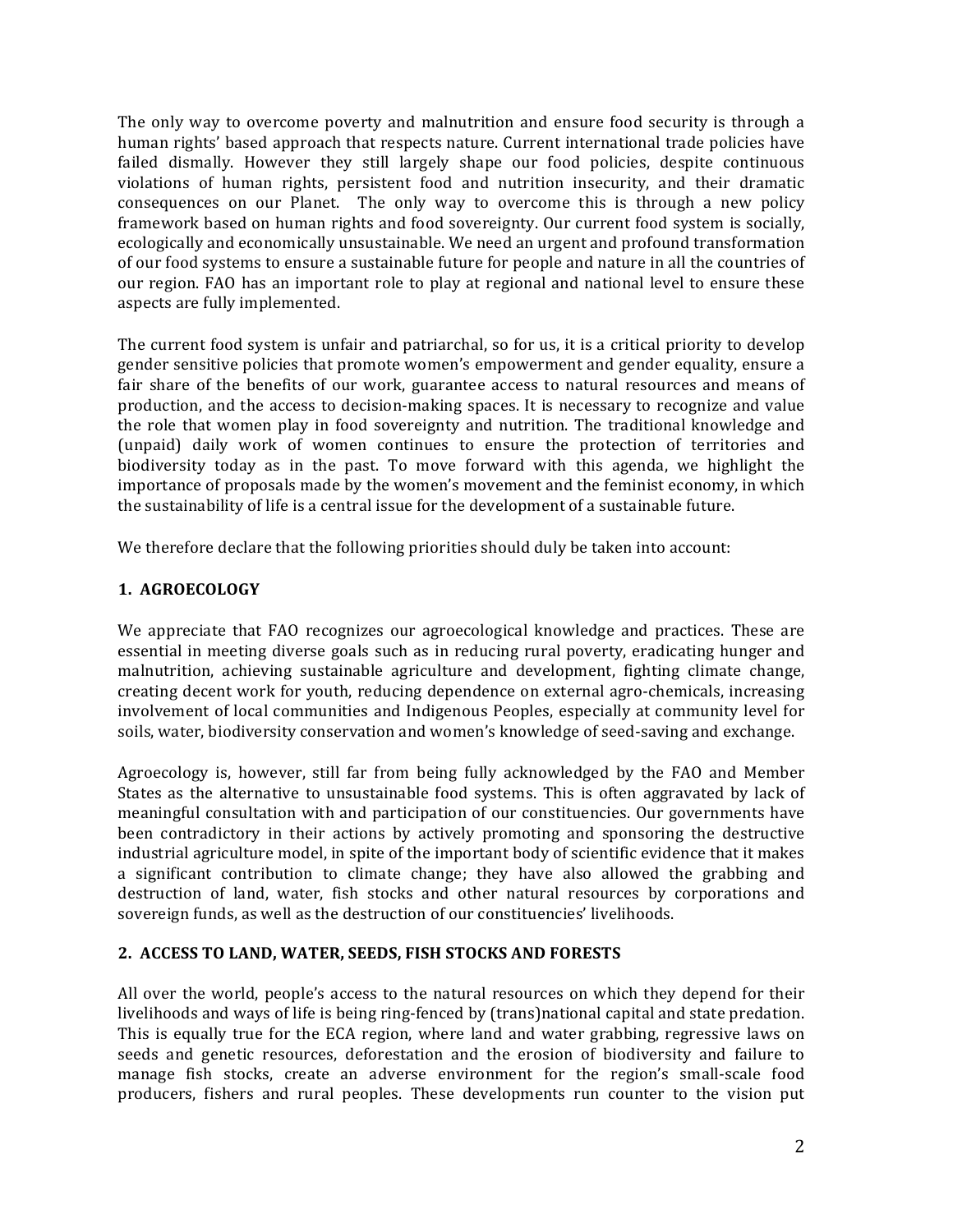forward by the CSOs of the region for whom natural resources are part of the Commons that are an indivisible and indispensible part of their local food systems, living spaces, and territories rather than pure commodities. Securing access to and effective control over land, water, fish stocks and fish, seeds and forests, is therefore identified as a key priority area for CSOs in the ECA region.

The FAO Voluntary Guidelines on the Responsible Governance of Tenure of Land, Fisheries and Forests (VGGT) and the FAO Voluntary Guidelines on Securing Sustainable Small-scale Fisheries (VGSSF) are critical tools to secure the tenure rights of the region's small-scale food producers and family farmers and secure access to fish stocks and fish, given that they are anchored in a human-rights based approach, respect nature and explicitly prioritise vulnerable and marginalised groups. CSO's however still perceive a bias in which the governments of the ECA region interpret these Guidelines, seeing them primarily as an instrument for their development cooperation work in the global South, rather than to be applied and translated into public policy "at home".

Communities need access to knowledge and education as a common good. It is important to recognize the value of traditional knowledge that has been central to food sovereignty for centuries. Traditional knowledge must be valued and recognized at the same level as expert knowledge by governments and FAO. We need to reinforce a deeper dialogue between these two types of knowledge.

## **3. LOCAL and TERRITORIAL MARKETS**

The bulk of the food consumed in the world and in the region is produced by us, the smallscale food producers and family farmers. Most of this food is channelled through the local and territorial markets, our markets. They are the most important for food security and nutrition. Our markets are situated in and identified with specific territories. In this sense they are localized. They can range from village to national, or regional level; they can also be transboundary. They can include rural, peri-urban and urban areas. Building on our local and indigenous knowledge, they perform multiple functions within their given territories, starting with but not limited to the provision of diversified and nutritious diets, their contribution to the territorial economy and employment, to the defence of biodiversity and territorial ecosystems. Local and territorial markets are central to the realisation of many SDGs. They are highly inclusive of and accessible to small scale food producers and other categories of food-insecure people and provide quality food to consumers. They can be especially advantageous to producers when they involve direct "farm to fork" or "deck to dish" sales such as Community Supported Agriculture, Community Supported Fisheries and farmers' markets. Short supply chains that eliminate or reduce the role of middlemen benefit both producers and consumers. We want these markets to be recognized and supported by appropriate public policies, and request support for increasing mapping of relevant data to make them more visible. Public procurement at local level should also prioritise access for groups of small holders. Public policies should not create opposition between food standards/food safety regulations that should be context appropriate, and the access of smallscale food producers to local and territorial markets.

More specifically to the agenda of the 30th ECA regional conference, we wish to make the following recommendations: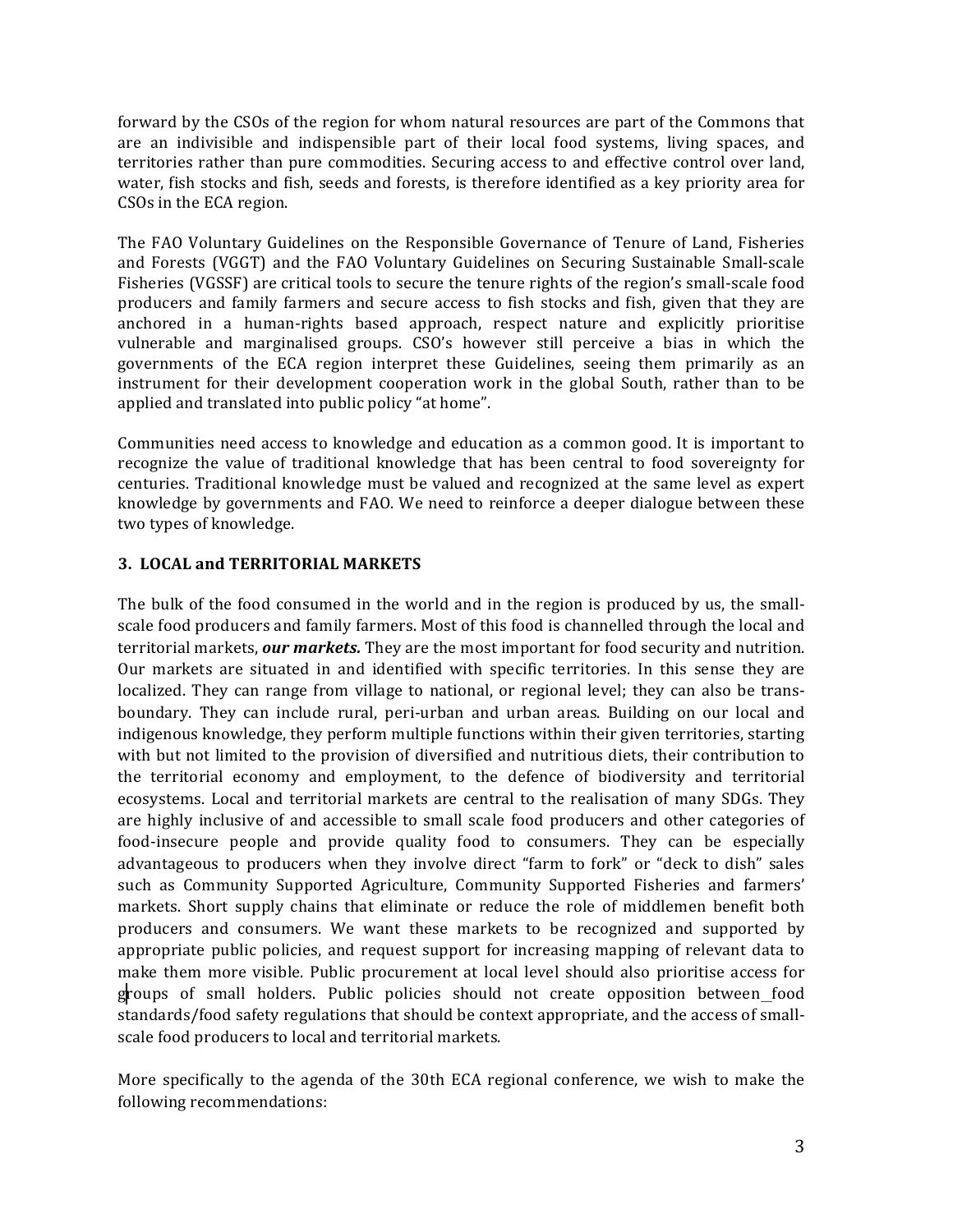### **Agenda point** *Committee on World Food Security*

The following recommendations are put forward to the FAO Regional Office, Country Offices, and the governments of the ECA region.

We hereby request that they:

• Recognise, take stock of, and monitor pressing issues linked to land, water, seeds, fish stocks and forests, paying special attention to the tenure rights of vulnerable and marginalised groups, especially the region's small-scale food producers of the various constituencies.

• Commit to the full implementation of the VGGTs in the region, with the understanding that the VGGTs are much more than a tool for establishing a land registry and that they should address all fundamental inequalities in the access to and control of natural entities.

• Ensure that CSOs in the region (and not simply big donors) are active participants and true partners in the dialogue to identify the pressing issues linked to natural resources and in the implementation of the VGGTs in the region.

Similarly, emphasis needs to be placed on using and implementing the VG SSF Guidelines, to recognize the contribution of small-scale fisheries (both inland and coastal), and adopt the combined human rights and ecosystems-based approaches advocated. FAO and governments should therefore adopt policies that ensure that:

• Traditional sustainable fish(eries) knowledge and practices should be validated and decentralised (community-based), co-management should be promoted. Fishers need to be involved in data collection and analysis. Fishers need to be involved in data collection and analysis.

• Both professional and recreational fishers should benefit equally from management of inland fisheries. Management should be focussed on optimizing fish harvesting to enable professional fishers to fish in a sustainable way, and also earn a decent livelihood and provide healthy protein to local communities. The needs of recreational fishers can also be addressed in a non-competitive way.

• The roles of small-scale fishery workers throughout the value chain need to be recognized and respected, particularly women who make up at least  $50\%$  of the workforce. Women are often engaged in pre-harvest and post-harvest activities, and often engaged in support roles that are frequently not recognized and poorly paid.

FAO and government policies should recognize that it is not international trade, but local and territorial markets that are the most important space of food provision, and as stated above, they must be better understood, documented and supported in the work-stream of Connecting Smallholders to Markets.

### **Agenda point** *Sustainable Development Goals*

We welcome the recognition of SDGs as universal and indivisible, and therefore relevant to and implemented by and in all countries, including the developed ones. National strategies to realise them should also ensure they facilitate - rather than impede - their realisation in their own and other countries and at global level. The challenges of realising the SDGs and human rights cannot be met by focusing on the intensification of agriculture, fisheries and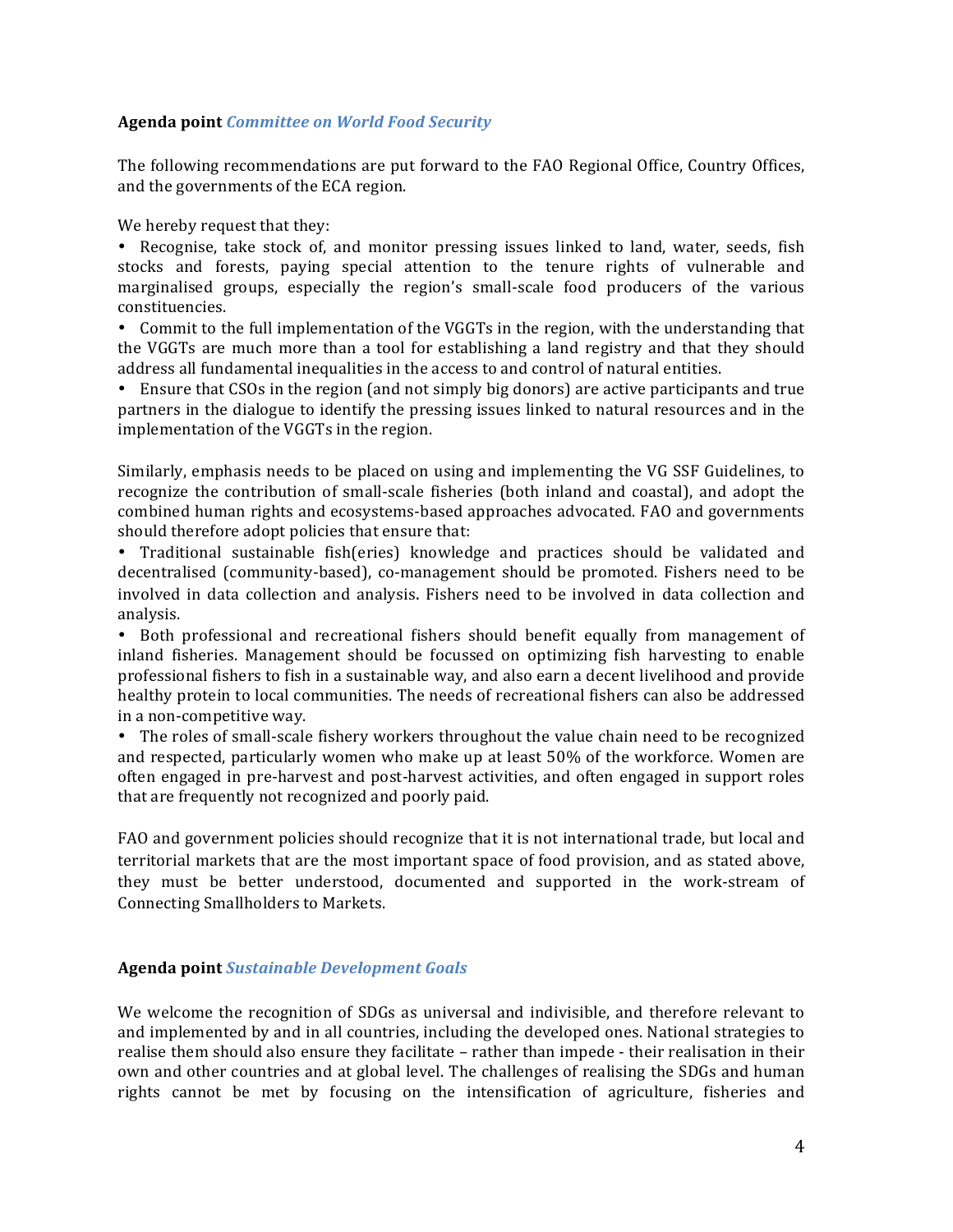aquaculture, or by a process that provides the corporate sector with a predominant role in the SDG 17: *Strengthening the means of implementation and revitalizing the global partnership for* sustainable development. Instead we urge the FAO and States to address the structural causes of our unsustainable food systems, challenge their power structures, and emphasize the transformative potential of our sustainable food systems.

We therefore wish to draw your attention to the fact that SDG 12 on sustainable production and consumption patterns, and SDG 13 on combating climate change are particularly relevant to small-scale food producers and consumers. Unsustainable production and consumption patterns and greenhouse gas emissions of the ECA region, in particular in those of its rich Member States, are a significant cause of hunger, food and nutrition insecurity both in their own and in other countries. Small-scale producers on the other hand generally use low-impact methods of production and small amounts of fossil fuels, all of which naturally mitigate climate change.

The work on SDG 2 includes not only farmers but also fishers and Indigenous Peoples. Even though SDG 14 on water and SDG 15 on territorial ecosystems are considered by FAO in their contribution to the realization of Goal 2, fishing communities and fish-workers as well as Indigenous Peoples must be recognized as key stakeholders and participants in the governance of these resources.

We acknowledge the recognition of SDG 8 on full and productive employment and decent work for all. However, we are concerned that the FAO priorities completely fail to acknowledge the contribution of agricultural and food workers to achieving decent work. The waged workers do not own or hire the land they work on and as such are a distinct group from small-scale farmers. The creation of economic growth and increasing income for employers often fails to result in the payment of a living wage to waged workers. We also stress the importance of social protection policies to ensure sustainable livelihoods for those who have precarious jobs, or those who are not able to access jobs (including seasonal agricultural workers, migrants, elderly, jobless, sick people). We call on governments to implement policies that guarantee living wages and income to all as well as comprehensive social protection policies to lift people out of poverty and malnutrition.

FAO and governments should ensure the application of the fundamental and sector-specific ILO Conventions in order to achieve a fairer distribution of value in the food chain and thus reduce poverty in rural areas. Agricultural and fish workers need to be able to organise in independent, democratic trade unions that represent their views and to be able to bargain collectively to improve their working conditions and get paid a living wage. We urge FAO and governments to increase their efforts to eliminate forced labour in the food and agricultural sector. 

SDGs should provide a radical space for young people to contribute to the social and ecological transformation that is underway in many of our societies. Youth bear the responsibility for carrying forward the collective knowledge learned from their parents, elders and ancestors into the future. It is essential that the policies create the space and conditions for youth to start practicing their livelihoods, including by ensuring them access to income, resources, decent work, education and knowledge.